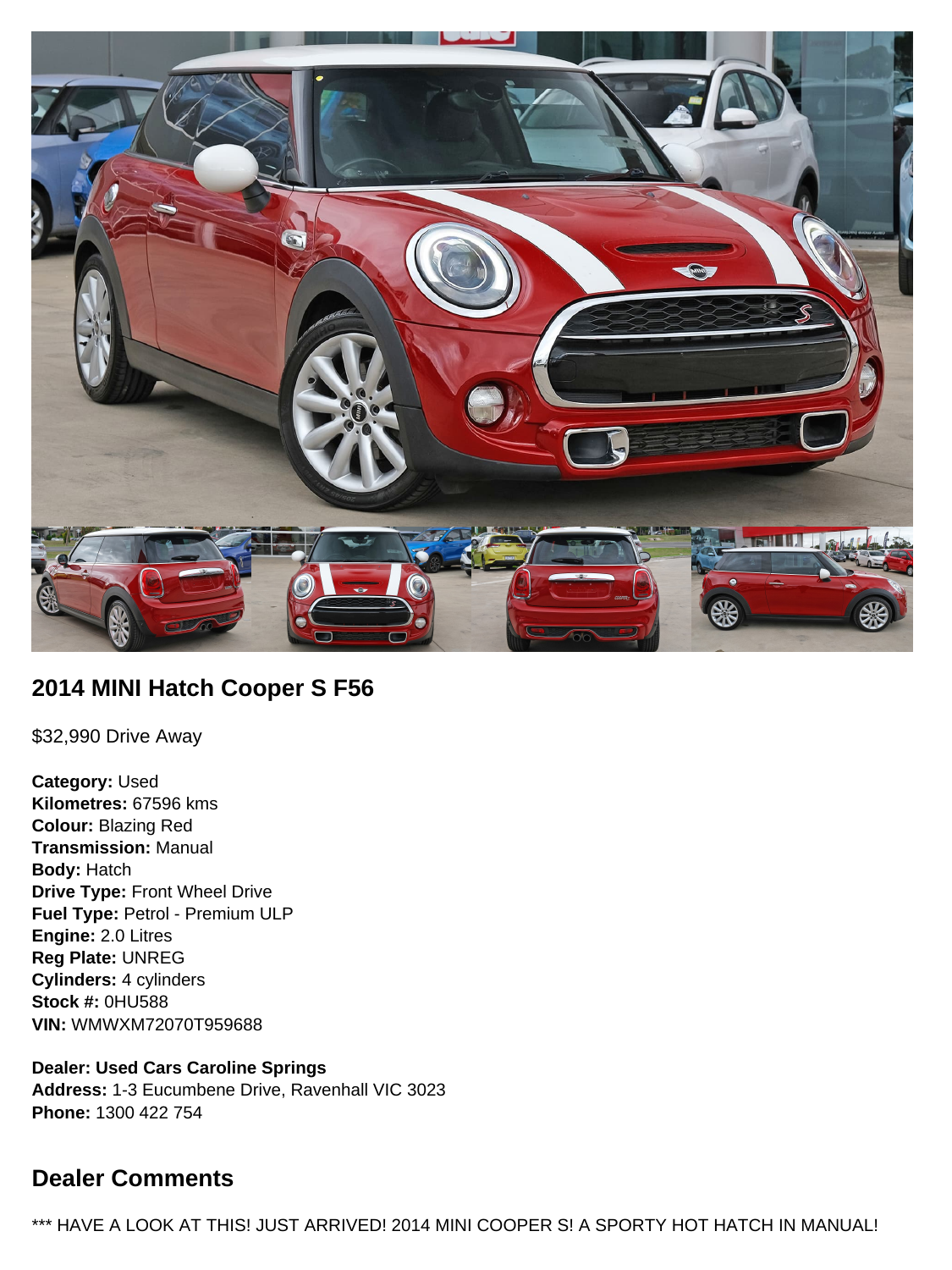#### WHAT MORE CAN YOU ASK FOR!

\*\*\* REVERSE CAMERA \*\*\* ALLOY WHEELS \*\*\* DUAL EXHAUST \*\*\* CRUISE CONTROL \*\*\* TWO TONE PAINT \*\*\* SERVICE BOOKS + HISTORY AND SO MUCH MORE, \*\*\* THIS IS THE ONE! DON'T MISS OUT!

\*\*\* OPEN 7 DAYS Come see why we're one of the HIGHEST SELLING NEW and PRE-OWNED DEALERS in Melbourne! We start with a GREAT SELECTION of PREMIUM VEHICLES and continue on to provide a GREAT SERVICE EXPERIENCE throughout the buying process! All of our prices are BASED ON THE RESEARCH of competitive vehicles in our local marketplace-They are ACCURATE and IN-LINE with what you will find through your own research. This helps to avoid a lengthy back-and-forth negotiation process. Call today to EXPERIENCE THE DIFFERENCE! Fast Finance Approval Available. All Trade-ins Welcome. We are open 7 days and only 15 minutes from Westgate. If you are unable to get to our Dealership we can bring the Vehicle to you for Test Drive and Purchase

\*\*\* We are NOW OPEN for test drives and vehicle inspections, make your appointment now. LOOK, SEE, TEST DRIVE and Buy with confidence and safety, we are also a "CLICK and COLLECT' Licensed Company that offers FREE Transport delivery to your door anywhere in Melbourne. We still offer easy contactless methods for vehicle purchases, trade-ins and on-line free finance score and repayment obligation free. Great prices and deals at our Dealership or deal direct with on-line sales. All cars come with the VACC Guarantee for title, and a Road Worthy Certificate including oil and filter replacement. Contact us now....

\* If the price does not contain the notation that it is "Drive Away No More to Pay", the price may not include additional costs, such as stamp duty and other government charges. Please confirm price and features with the seller of the vehicle.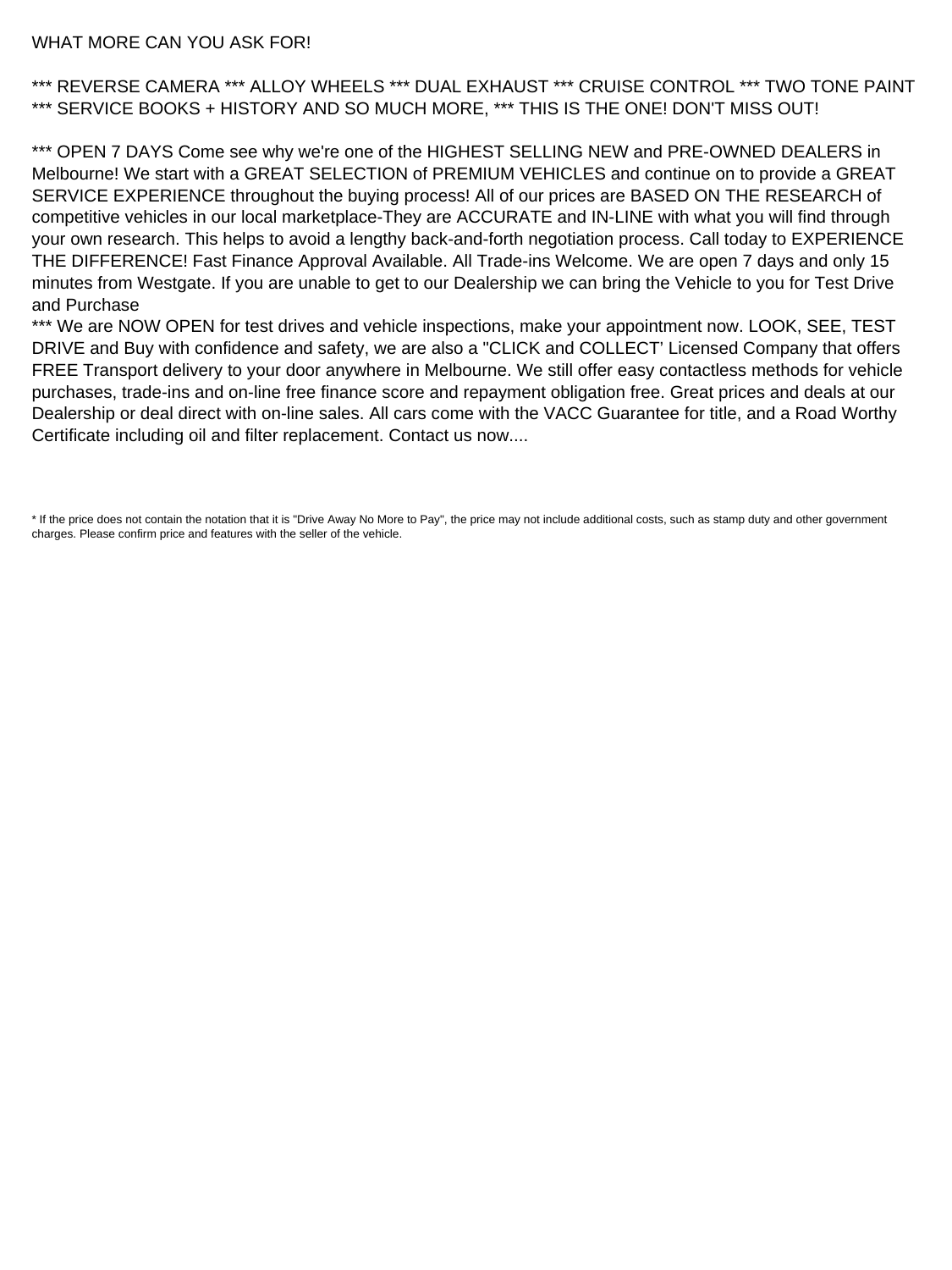# **Features and Specifications**

## **Audio, Visual & Communication**

Audio - Aux Input Socket (MP3/CD/Cassette) 4 Speaker Stereo Audio - Aux Input USB Socket **Bluetooth System** Bluetooth System Colour Display Screen - Front Multi-function Control Screen - Colour

### **Instruments & Controls**

GPS (Satellite Navigation) and Computer Computer Computer Computer Tacho Tyre Pressure Sensor

#### **Interior**

Trim - Cloth

## **Lights & Windows**

Clear Side Indicator Lenses Daytime Running Lamps Fog Lamp/s - Rear Fog Lamps - Front Headlamps - Electric Level Adjustment **Headlamps - See me home** Headlamps - See me home Laminated Windscreen **Power Windows - Front only Power Windows - Front only** Rain Sensor (Auto wipers) **Rear Wiper/Washer** Rear Wiper/Washer

## **Safety & Security**

Airbag - Driver Airbag - Passenger Airbags - Head for 1st Row Seats (Front) Airbags - Head for 2nd Row Seats Airbags - Side for 1st Row Occupants (Front) Brake Assist Brake Emergency Display - Hazard/Stoplights **Central Locking - Once Mobile** Central Locking - Once Mobile ABS (Antilock Brakes) Central Locking - Remote/Keyless Control - Corner Braking Control - Electronic Stability Control - Park Distance Rear Control - Traction Control - Traction EBD (Electronic Brake Force Distribution) The Engine Immobiliser Seatbelt - Load Limiters 1st Row (Front) Seatbelt - Pretensioners 1st Row (Front) Seatbelts - Lap/Sash for 4 seats

### **Seating**

Seats - 2nd Row Split Fold Sports Seats - 1st Row (Front)

#### **Steering**

Adjustable Steering Col. - Tilt & Reach Multi-function Steering Wheel Power Steering - Speed Sensitive Steering Wheel - Sports

Leather Seats - Partial **Leather Steering Wheel** 

Headlamps Automatic (light sensitive) **Illuminated** (puddle lamps) Door Mirrors

Seat - Height Adjustable Driver New Seat - Height Adjustable Passenger